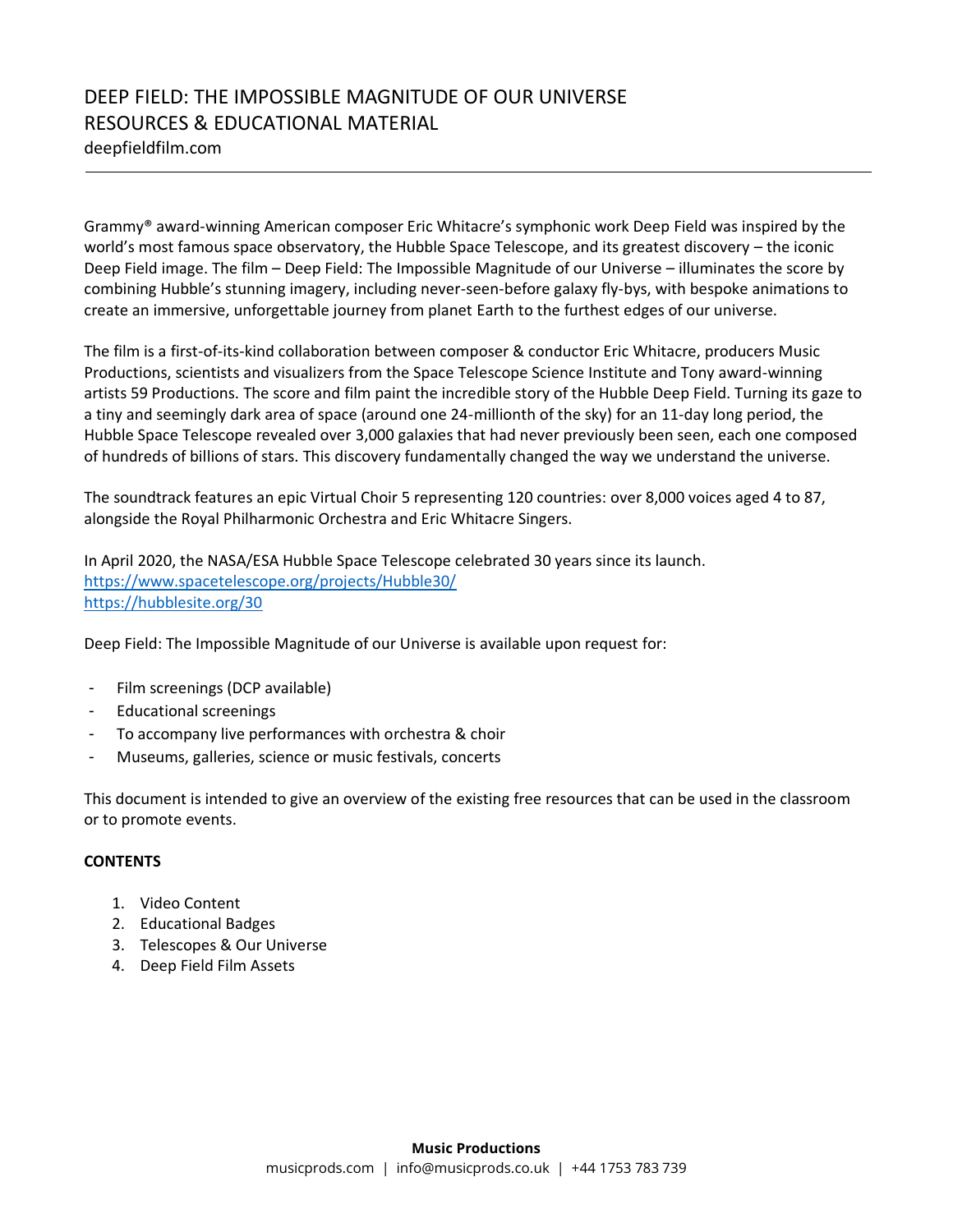deepfieldfilm.com

### **1. VIDEO CONTENT**

| An Introduction from Composer, Conductor & Artistic Director Eric Whitacre                  | YouTube |
|---------------------------------------------------------------------------------------------|---------|
| Video length: 4:53                                                                          |         |
| The Making Of Deep Field                                                                    | YouTube |
| How the Deep Field film came to exist including behind-the-scenes action at the world       |         |
| premiere hosted by Kennedy Space Center. Includes interview with Eric Whitacre, filmmakers  |         |
| from the Space Telescope Science Institute and 59 Productions. Video length: 23:46          |         |
| <b>Simple Space Terminology</b>                                                             | YouTube |
| A series of short videos with astronomer and filmmaker Dr. Frank Summers (STScI) with       |         |
| simple explanations for: a planet, a star, a galaxy, a nebula.                              |         |
| Video lengths: $0:30 - 0:48$                                                                |         |
| "The Importance of the Deep Field Image"                                                    | YouTube |
| Presented by Dr. Frank Summers from the Space Telescope Science Institute                   |         |
| Video length: 2:46                                                                          |         |
| An Astrovizicist's Guide to the Film 'Deep Field: The Impossible Magnitude of Our Universe' | YouTube |
| An in-depth lecture given by Dr. Frank Summers at the Space Telescope Science Institute.    |         |
| Video length: 58:15                                                                         |         |
| <b>Using Math to make Music</b>                                                             | YouTube |
| Composer Eric Whitacre describes how he uses the Fibonacci series in his compositions and   |         |
| specifically, within Deep Field.                                                            |         |
| Video length: 4:15                                                                          |         |

#### **2. EDUCATIONAL BADGES**

As part of the Virtual Choir experience, 18 interactive challenges were created for users to learn more about STEAM subjects. Users are still able to register an account and collect all 18 badges on [deepfieldfilm.com.](https://deepfieldfilm.com/badges) Highlights include:

| dff.com |
|---------|
|         |
| dff.com |
|         |
| dff.com |
|         |
|         |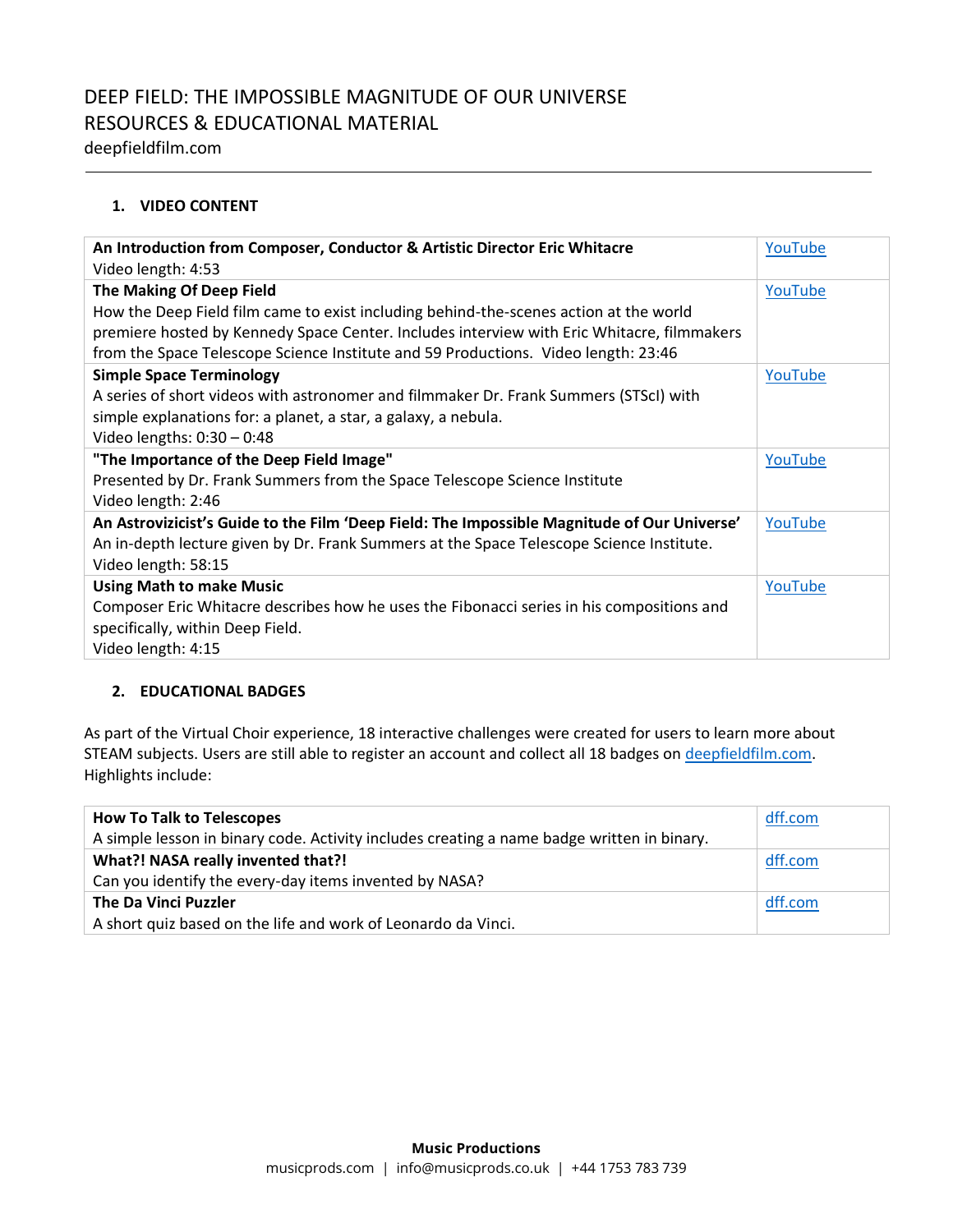deepfieldfilm.com

#### **3. TELESCOPES & OUR UNIVERSE**

| The Official Website of the National Aeronautics and Space Administration                      | NASA.gov           |
|------------------------------------------------------------------------------------------------|--------------------|
| The Official Website of the European Space Agency                                              | <b>ESA.int</b>     |
| <b>HubbleSite</b>                                                                              | <b>HubbleSite</b>  |
| NASA's Hubble Space Telescope website including quick facts, images, videos and all press      |                    |
| releases.                                                                                      |                    |
| <b>Illuminated Universe</b>                                                                    | <b>Illuminated</b> |
| Created by STScI, this blog offers a behind-the-scenes look at how science data from           | Universe.com       |
| observatories such as the Hubble Space Telescope and the soon-to-be launched James Webb        |                    |
| Space Telescope are distilled to uncover the richness, diversity, and beauty of the universe.  |                    |
| <b>NASA Wavelength</b>                                                                         | <b>NASA</b>        |
| A collection of peer-reviewed NASA learning materials and resources. You can search the        | Wavelength         |
| collection using key words and/or the drop down menus to locate resources by topic, type,      |                    |
| and more.                                                                                      |                    |
| <b>NASA Space Place</b>                                                                        | <b>NASA</b>        |
| An online recourse for upper-elementary-aged children to learn about space and Earth           | <b>SpacePlace</b>  |
| science through games, activities, articles and short videos. There is material in English and |                    |
| Spanish.                                                                                       |                    |
| <b>Night Sky Network</b>                                                                       | <b>Night Sky</b>   |
| Astronomy clubs bringing the wonders of the universe to the public. Also advertizes            | <b>Network</b>     |
| stargazing events.                                                                             |                    |
| <b>Planetarium Finder</b>                                                                      | Planetarium        |
| Created by the International Planetarium Society, the Planetarium Finder searches for nearby   | Finder             |
| planetariums.                                                                                  |                    |

#### **4. DEEP FIELD FILM ASSETS**

| The Images in the film                                                                        | dff.com        |
|-----------------------------------------------------------------------------------------------|----------------|
| A guide to the celestial objects you encounter during the film.                               |                |
| <b>Promotional Images (4k)</b>                                                                | <b>Dropbox</b> |
| The images can be used online on the condition that the following credit is used. Please      |                |
| contact info@musicprods.co.uk for any other usages.                                           |                |
| © 2018 Eric Whitacre's Deep Field: The Impossible Magnitude of our Universe                   |                |
| deepfieldfilm.com                                                                             |                |
| <b>Soundtrack</b>                                                                             | Listen         |
| Performed by the Royal Philharmonic Orchestra, the Eric Whitacre Singers and Virtual Choir 5. |                |
| Conducted by the composer, Eric Whitacre.                                                     |                |
| <b>Film Credits</b>                                                                           | dff.com        |
| Full creative and production credits.                                                         |                |
| <b>Event Calendar</b>                                                                         | dff.com        |
| All scheduled screenings and performances of the film.                                        |                |